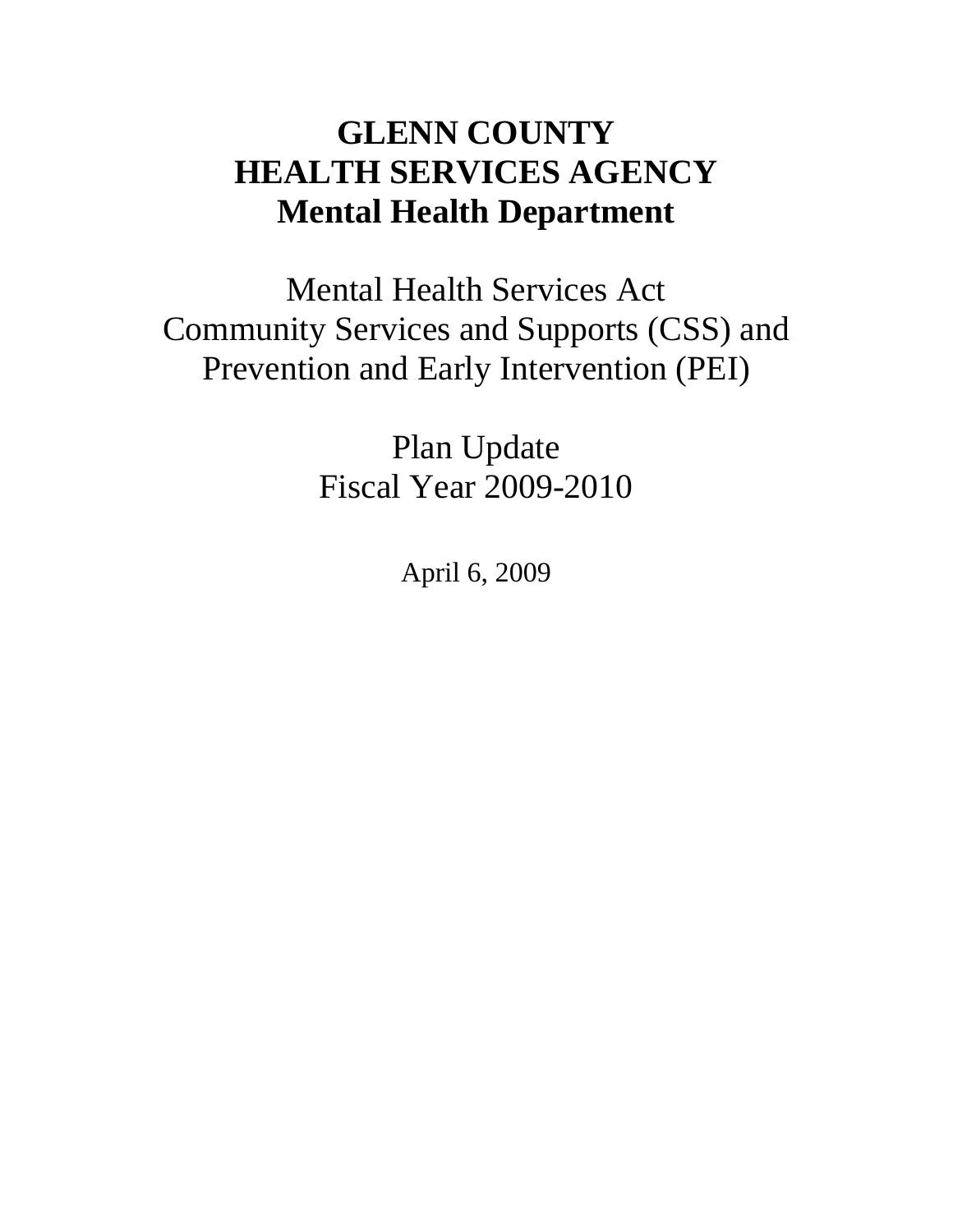## Table of Contents

| Exhibit B: Description of Community Program Planning and Review Processes 2 |  |
|-----------------------------------------------------------------------------|--|
|                                                                             |  |
|                                                                             |  |
|                                                                             |  |
|                                                                             |  |
|                                                                             |  |
|                                                                             |  |
|                                                                             |  |
|                                                                             |  |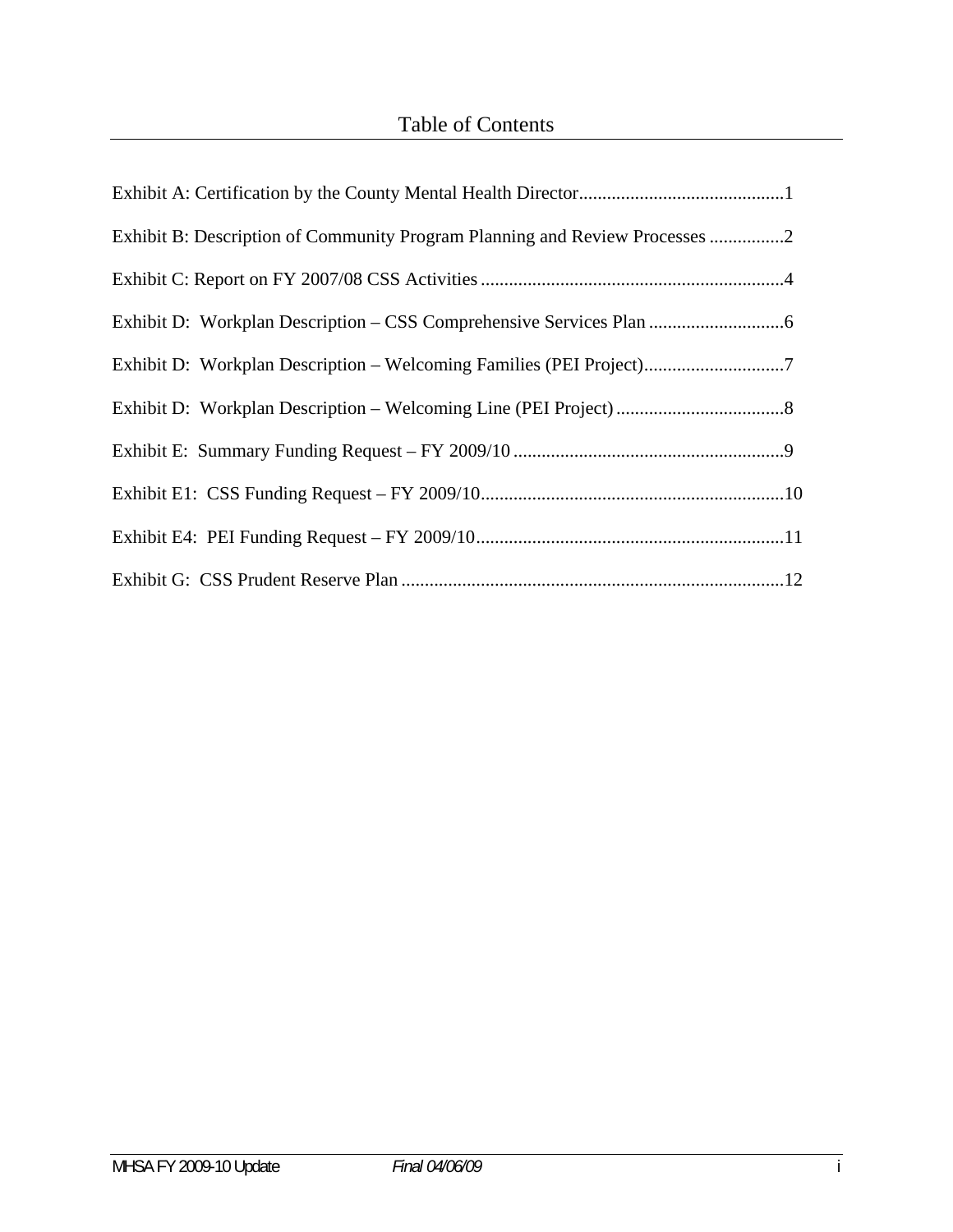### **COUNTY CERTIFICATION MHSA FY 2009/10 ANNUAL UPDATE**

### *Glenn County*

| <b>County Mental Health Director</b>             | <b>Project Lead</b>                   |  |  |  |  |  |
|--------------------------------------------------|---------------------------------------|--|--|--|--|--|
| Name: Scott Gruendl                              | Name: Kathy Montero                   |  |  |  |  |  |
| Telephone: 530-934-6582                          | Telephone: 530-934-6582               |  |  |  |  |  |
| Fax Number: 530-934-6592                         | Fax Number: 530-934-6592              |  |  |  |  |  |
| Email: sgruendl@glenncountyhealth.net            | Email: kmontero@glenncountyhealth.net |  |  |  |  |  |
| Mailing Address: 242 N. Villa, Willows, CA 95988 |                                       |  |  |  |  |  |

I hereby certify that I am the official responsible for the administration of public community mental health services in and for said County and that the County has complied with all pertinent regulations, laws, and statutes for this Annual Update. Mental Health Services Act funds are and will be used in compliance with Welfare and Institutions Code Section 5891 and California Code of Regulations (CCR), Title 9, Section 3410, Non-Supplant.

This Annual Update has been developed with the participation of stakeholders, in accordance with CCR, Title 9, Sections 3300, 3310(d) and 3315(a). The draft FY 09/10 Annual Update was circulated for 30 days to stakeholders for review and comment and a public hearing was held by the local mental health board or commission. All input has been considered with adjustments made, as appropriate.

All documents in the attached FY 2009/10 Annual Update are true and correct.

\_\_\_\_\_\_\_\_\_\_\_\_\_\_\_\_\_\_\_\_\_\_\_\_\_\_\_\_\_\_\_\_\_\_ \_\_\_\_\_\_\_\_\_\_\_\_\_\_\_\_\_

| Signature                                      | Date |
|------------------------------------------------|------|
| Scott Gruendl, Health Services Agency Director |      |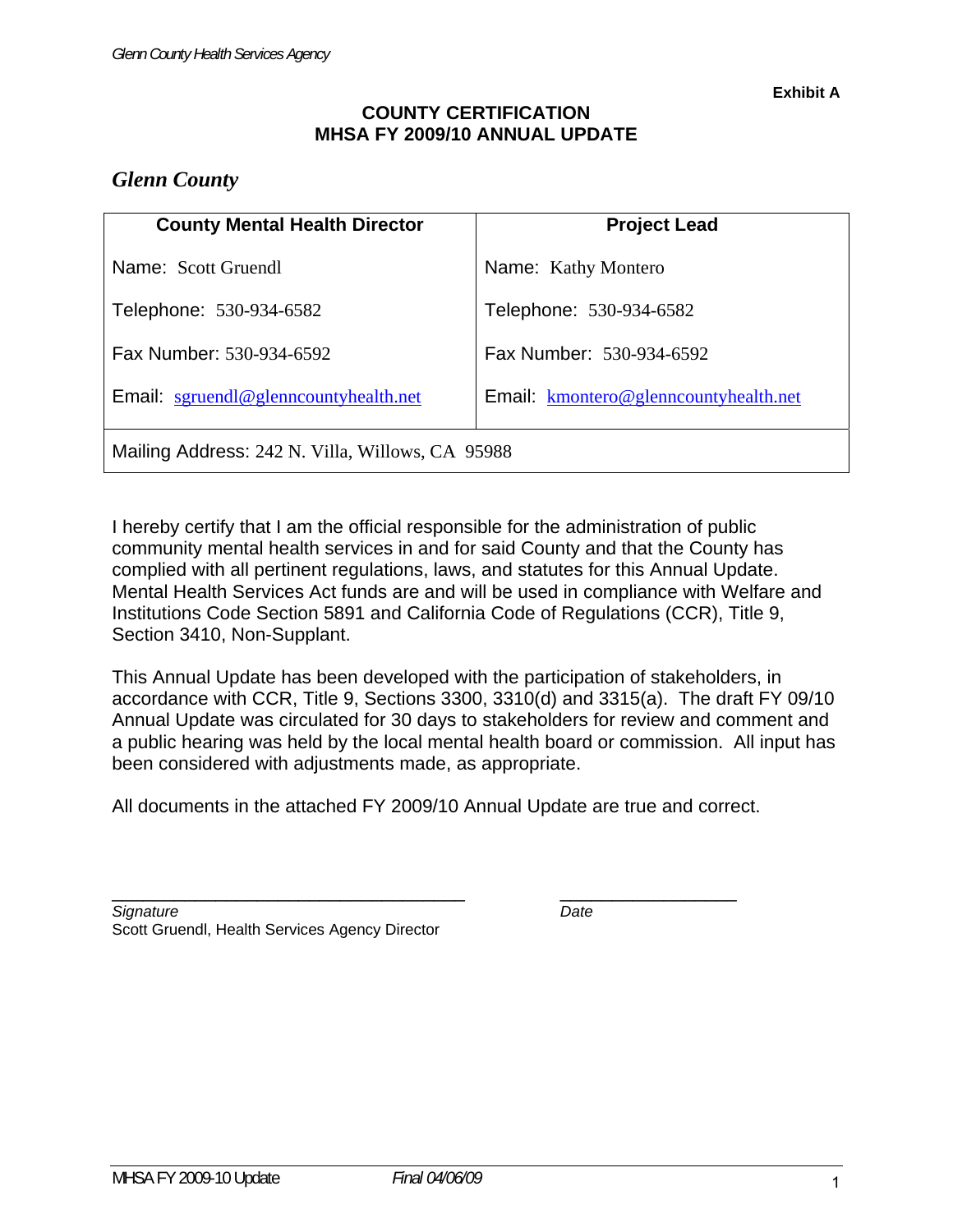### **Description of Community Program Planning and Local Review Processes MHSA FY 2009/10 ANNUAL UPDATE**

### *Briefly describe the Community Program Planning Process for development of the FY 2009/10 Annual Update. It shall include the methods for obtaining stakeholder input.*

The planning processes for our original Three-Year Community Services and Supports (CSS) Plan and our original Prevention and Early Intervention (PEI) Plan were comprehensive and included the input of over 900 diverse stakeholders through focus groups and surveys. With this information, we were able to determine the unique needs of our community and develop a MHSA program that is well designed for our county. The overall goals of the initial CSS and PEI Plans are still valid and provide an excellent guide for maintaining our MHSA services in FY 2009-10.

As this Update simply maintains our original MHSA Plans, we did not conduct a new, formal stakeholder planning process. However, we discussed the utilization of these funds with our key stakeholders through our MHSA Executive Leadership Team (MELT) meetings and our MHSA monthly consumer meetings; in addition, we engaged stakeholders throughout the development of this request.

We analyzed data on our Full Service Partnership (FSP) clients to ensure that clients are successfully achieving positive outcomes. Outcome and service utilization data is analyzed and reviewed by the MELT to monitor clients' progress over time. This data has helped us to understand service utilization and evaluate client progress, and has been instrumental in our planning process to continually improve services for our clients and families.

The proposed Update was developed and approved by the MELT after reviewing data on our current programs (including FSP data), analyzing community needs based on past stakeholder input, and determining the most effective way to further meet the needs of our unserved/underserved populations.

This proposed MHSA Plan Update was posted for a 30-day public review and comment period beginning February 25, 2009. An electronic copy was posted on the County website with an announcement of the public review and comment period, as well as the Public Hearing information. A copy of the proposed Update was distributed to all members of the Mental Health Board and the MELT. Copies of the Update were placed at the clinics in Willows and Orland; Harmony House, our Adult Wellness Center; our TAY Center; partner agencies; the local library; and a number of public facilities. The Update was also available to clients and family members.

A public hearing was held on April 3, 2009 at 10:00 a.m. in the Glenn County Board of Supervisors' Chamber (526 West Sycamore Street, Willows, CA). We received very positive feedback from stakeholders on our 09/10 MHSA CSS and PEI Plan Update. Stakeholder questions and comments about the Plan Update are given below and include the Glenn County Health Services Agency (HSA) responses.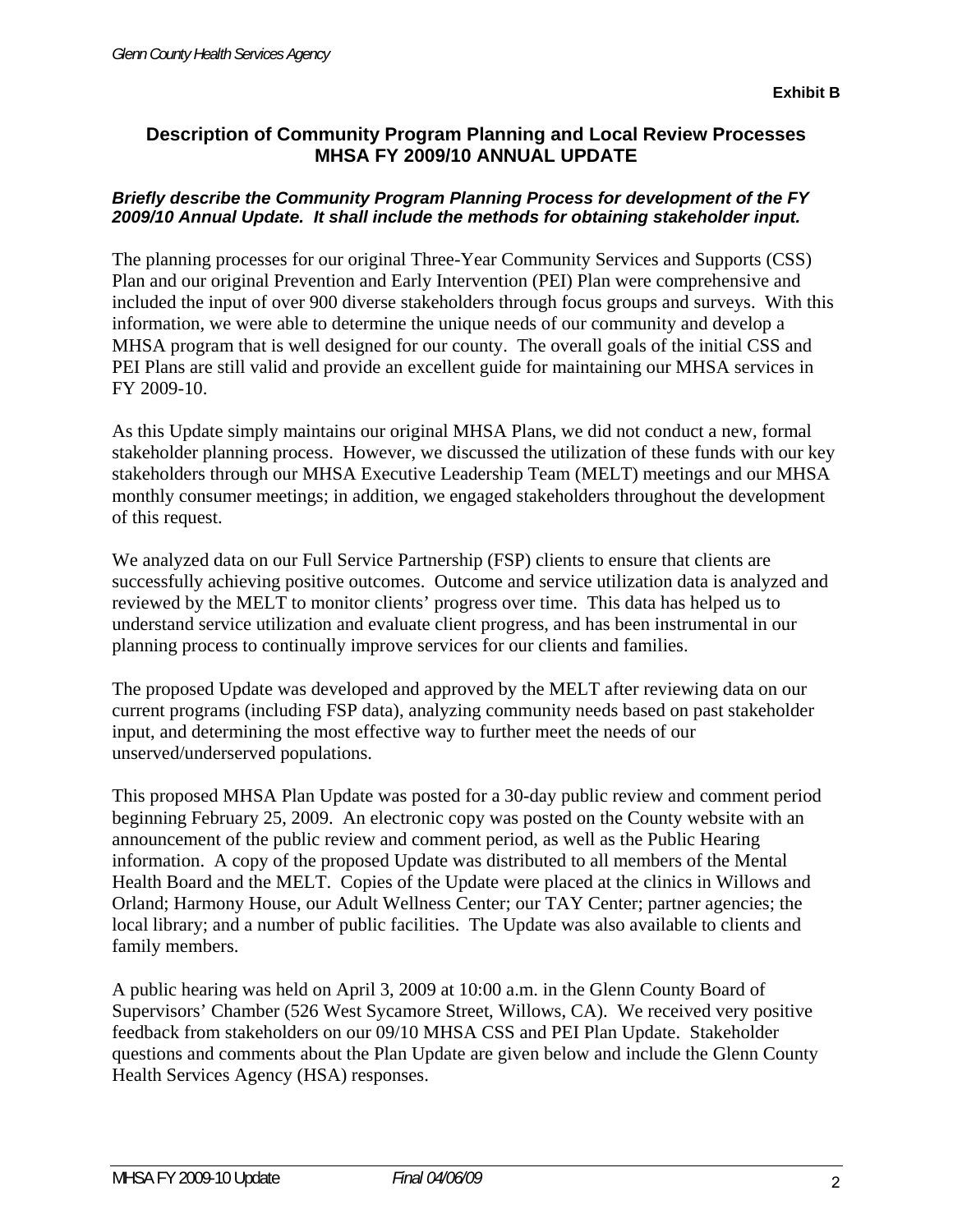- 1. "How do you come up with the numbers to be served under System Development? The numbers appear to be low." *Glenn County HSA answer: The number is an estimation based on what we are already providing.*
- 2. "Shouldn't the numbers for Outreach and Engagement be higher?" *Glenn County HSA answer: The estimation is based on the forms completed at previous events that the Health Services Agency participated in with Outreach and Engagement.*
- 3. "The center where the welcoming line is located is open different days and hours than listed for the welcoming line. How will the welcoming line operate during the times the center is closed?" *Glenn County HSA answer: The person staffing the welcoming line can remain when the center is closed without requiring additional staff to be present. The welcoming line will be forwarded to the crisis line after 7:00 p.m. Crisis staff will then provide assistance.*
- 4. "On the last bullet under CSS Services on page 3, should that indicate these services are for FSPs?" *Glenn County HSA answer: To clarify the bullet, it will be reworded to indicate the services that are for the FSPs, but also state that we are providing services to other clients in ways that we have not in the past.*
- 5. "On page 2, when you discuss key stakeholders through MELT meetings, it implies there is a lot of consumer input, but in reality, there are few consumers who participate in these meetings. Possibly it should indicate opportunity to participate through MELT meetings." *Glenn County HSA answer: We have several consumers who routinely participate in the MELT meetings. Their participation and input reflects feedback from a larger contingency of clients, obtained during our ongoing consumer meetings.*

While a minor change (noted above) was made to the Plan Update, no substantive recommendations and/or changes were made as a result of the public review and comment period, or as a result of the Public Hearing.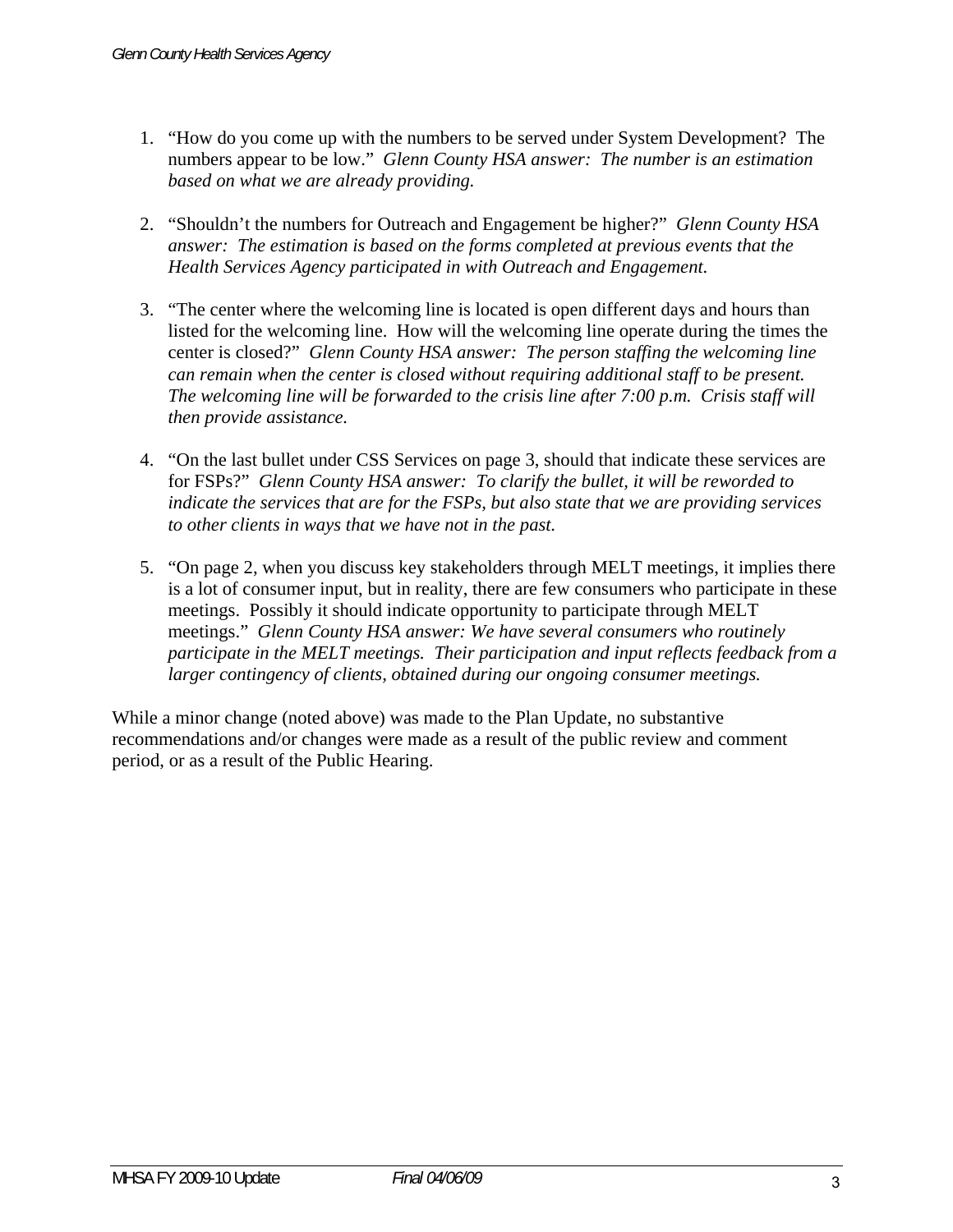### **Report on FY 2007/08 Community Services and Supports Activities MHSA FY 2009/10 ANNUAL UPDATE**

### *Provide a brief narrative description of progress in providing services through the MHSA Community Services and Supports (CSS) component to unserved and underserved populations, with emphasis on reducing racial/ethnic service disparities.*

FY 2007-08 was a significant year for MHSA CSS services in Glenn County. Through MHSA implementation, we improved access to services, expanded consumer involvement, and ensured positive outcomes for our clients and their families. Key activities are highlighted below.

### **CSS Services – All Ages:**

- We streamlined our service coordination to better utilize our dual diagnosis staff resources. This strategy increased wellness and recovery services to all of our clients, as well as engaging those who might otherwise be unserved or underserved.
- We continued to effectively work with our System of Care (SOC) partner agencies, supporting appropriate and efficient referrals to ensure a continuum of care to our target populations.
- After extensive review, we determined that it was in the best interest of the community to change the delivery of crisis services from an external provider to an internal, county-run operation. This modification has improved the effectiveness and efficiency of this critical program, ensures timely and appropriate linkages for individuals in need, and provides crisis workers who are familiar to the clients. Clients have fully supported this system change.
- We successfully streamlined our referral process and shortened referral time for adults to five (5) days. This change ensures more effective and efficient services, appropriate linkages, and positive outcomes for our clients.
- We located SOC staff at Osprey Program, a Seriously Emotionally Disturbed (SED) classroom, to engage unserved and underserved children and youth, and ensure positive outcomes for children, youth, and their families.
- We are successfully changing the manner in which we develop services for our consumer population, such as through the implementation of the Wellness Recovery Action Plan. In addition, we have significantly changed the way in which we deliver services and the types of services that we offer. Our FSP clients have been supported through "whatever it takes," including housing support, naturalization assistance, vehicle repair, tattoo removal, and other approaches that have made a significant difference in the lives of our FSP consumers. We are also providing services to our non-FSP clients in ways that we have not in the past.

### **Adult Program – Wellness Center at Harmony House:**

- We moved our Wellness Center to a new facility that provides a more home-like and welcoming setting for our clients. This new location has improved access and attendance at the Center.
- We expanded our consumer volunteer positions, allowing us to develop additional Harmony House consumer-led activities and more fully engage clients and our community in activities.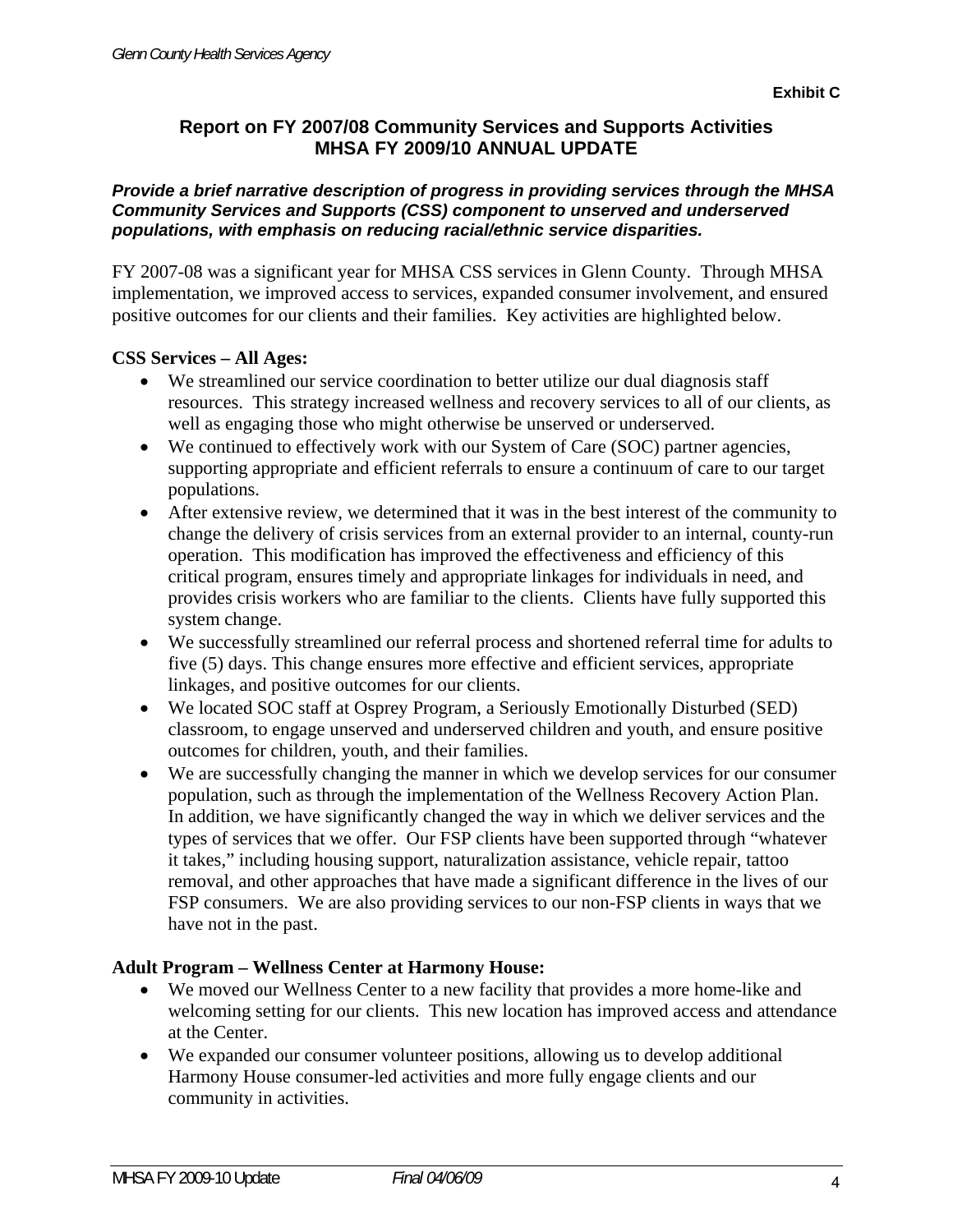- We continued to hold monthly consumer meetings at Harmony House, supporting our vision of a facility that is fully consumer-run.
- We increased the target number of Adult FSP clients to 10 adults. This increase allowed us to fully serve additional unserved and underserved individuals.
- We worked to improve the continuum of care from hospitalizations and inpatient services to services in the community. In some instances, inpatient services are our first contact with a client. By working closely with local hospitals, we ensure continuity into community programs and services. This strategy improves services to those individuals who may otherwise have been underserved.

### **Transition Age Youth (TAY) Program:**

- We continued to hold monthly youth meetings at our TAY Center. These meetings ensure youth voice and promote positive outcomes.
- We increased the target number of TAY FSP clients to 10 youth. This increase allows us to fully serve additional unserved and underserved individuals.

**Outreach and Engagement:** Outreach and Engagement activities are conducted across all ages and community settings on an ongoing basis. Broad community outreach and engagement activities included participation in community fairs and events, including Levy Day, Cinco de Mayo, and the Child/Family Fair.

**Cultural Competency Improvements:** Through the MHSA efforts outlined above, we worked to reduce ethnic disparities and improve access to services for diverse populations, including our Latino community. We hired a bilingual, bicultural Case Manager to work at Harmony House. This addition expands our excellent staffing at Harmony House and ensures a welcoming environment to anyone seeking services and/or participating in activities at the Center. We also offer Spanish-language parenting classes at the Family Resource Center in Hamilton City. This service provides monolingual Spanish-speakers with an important resource and helps to engage individuals in mental health services.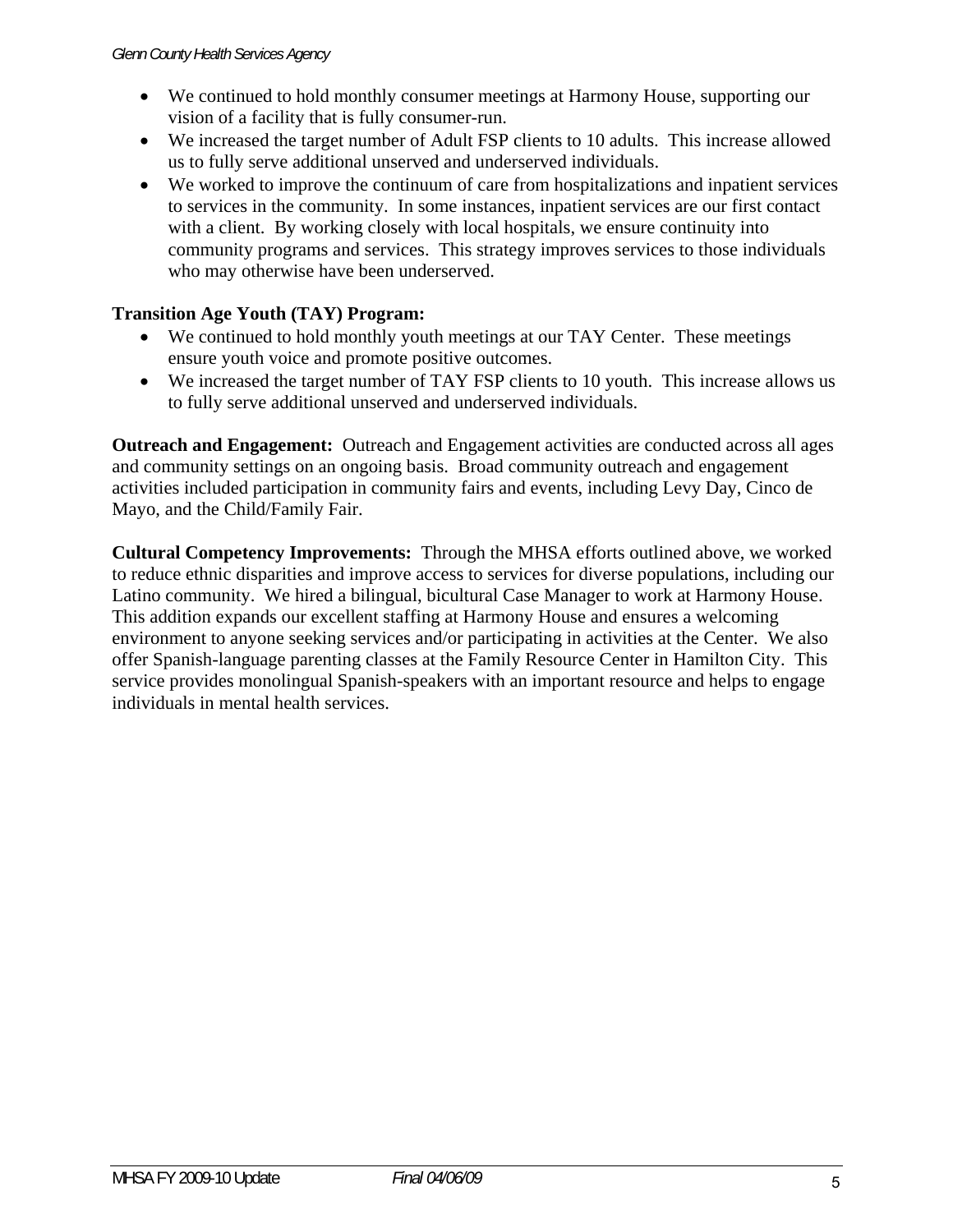

### **County Name**

Glenn County

**Work Plan Title**

MHSA CSS Comprehensive Service Plan

#### j **Populations to be served**

Children (ages 0-17) Transition Age Youth (ages 16-25) Adults (ages 18-59) Older Adults (ages 60+) All genders, races/ethnicity Bilingual Spanish services available; other languages accommodated through interpreters

#### **COMMUNITY SERVICES AND SUPPORTS**

Annual Number of Clients to Be Served 522 Total Number of Clients By Funding Category 30 Full Service Partnerships 179 System Development 313 Outreach & Engagement **PREVENTION AND EARLY INTERVENTION** 

Annual Number to Be Served \_\_\_\_\_\_\_\_\_ Total Number of Clients By Type of Prevention \_\_\_\_\_\_\_\_\_ Early Intervention \_\_\_\_\_\_\_\_\_ Indicated/Selected \_\_\_\_\_\_\_\_\_ Universal

#### **Work Plan Description**

The Combined CSS Program provides a 'whatever it takes' service approach in helping individuals achieve their goals. Services for all populations help reduce ethnic disparities, offer peer support, and promote values-driven, evidence-based practices to address each individual's unique needs and mental health. These services emphasize wellness, recovery, and resiliency and offer integrated services for clients of all ages and their families. Services are delivered in a timely manner and are sensitive to the cultural needs of each individual.

The CSS Program includes comprehensive assessment services; wellness and recovery action planning; case management services; individual and group mental health services; crisis services; short-term hospitalizations; peer-led self-help/support groups; education and employment support; anti-stigma events; linkages to needed services; and housing support. Our Adult Wellness Center (Harmony House) provides adults and older adults with necessary services and supports in a welcoming environment. In addition, our Transition Age Youth Center provides youth with a safe, comfortable place to receive services and participate in age-appropriate activities. CSS programs continue to provide the opportunity to change our service delivery model and build transformational programs and services.

Outreach and Engagement activities and System Development services engage persons who are currently unserved and underserved. Outreach and engagement promotes access to services through outreach activities with allied agencies and in the community. System development activities support the delivery of mental health services to all ages and include crisis intervention; the development of safety plans to help clients remain in the community with extended support; and a full range of mental health services.

Full Service Partnerships help identified individuals achieve their desired outcomes through the delivery of individualized, client/family-driven mental health services and supports. Full Service Partnership (FSP) services provide 'whatever it takes' to help these individuals recover and live successfully in the community. Services are voluntary, client-directed, strength-based, and employ wellness, resiliency, and recovery principles. Bilingual, bicultural staff and peer support are a crucial part of our service delivery teams. In FY 09/10, we plan to expand our FSP program to include children and older adults; services to these populations will promote the principles of MHSA and ensure positive outcomes for these clients and their families.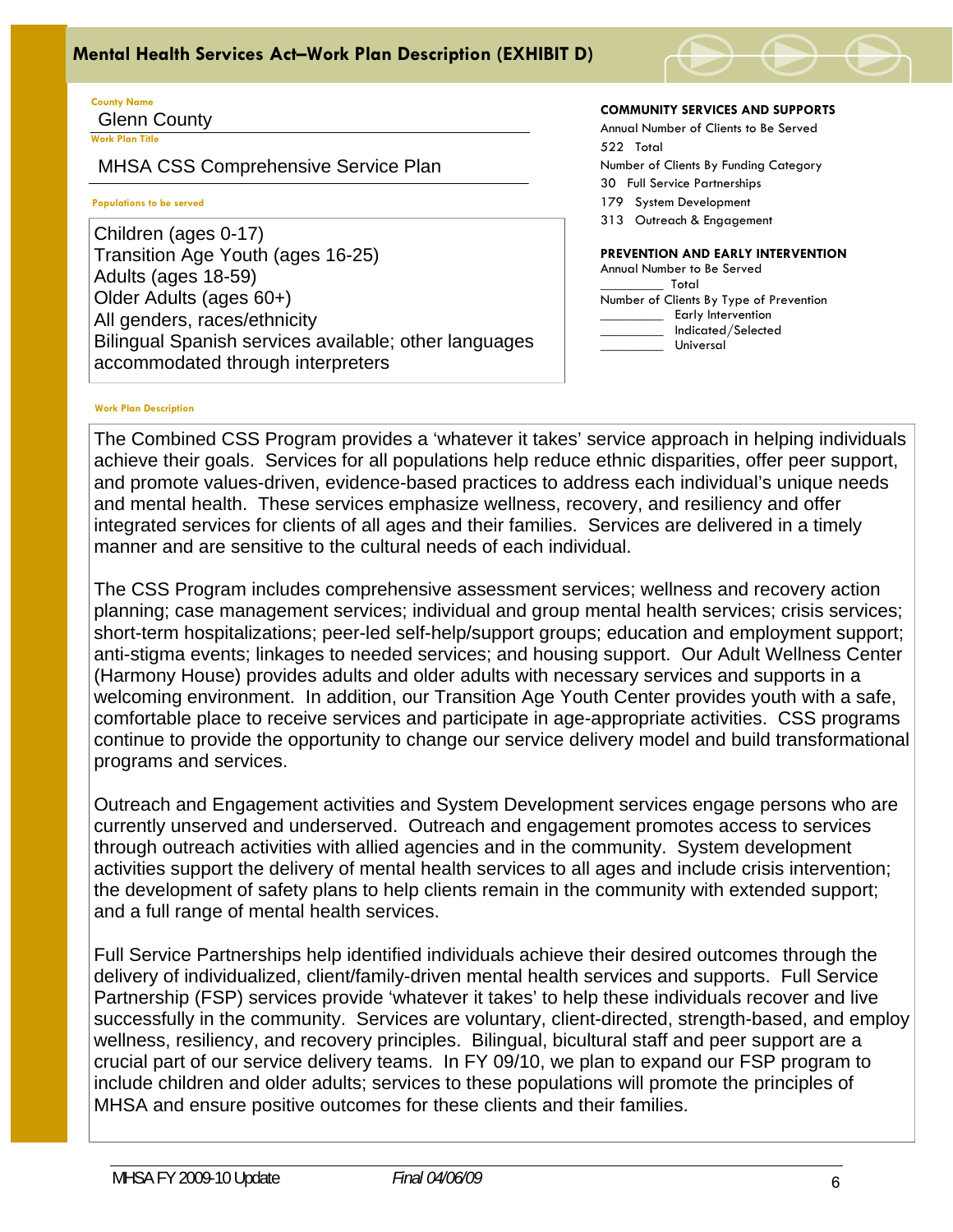### *Glenn County Health Services Agency*  **Mental Health Services Act–Work Plan Description (EXHIBIT D)**



#### **County Name** Glenn County

**Work Plan Title**

j

Welcoming Families (PEI Project)

#### **Populations to be served**

Children (ages 0-17) Transition Age Youth (ages 16-25) Adults (ages 18-59) All genders, races/ethnicity Bilingual Spanish services available; other languages accommodated through interpreters

#### **COMMUNITY SERVICES AND SUPPORTS**

Annual Number of Clients to Be Served \_\_\_\_\_\_\_\_\_ Total Number of Clients By Funding Category \_\_\_\_\_\_\_\_\_ Full Service Partnerships \_\_\_\_\_\_\_\_\_ System Development \_\_\_\_\_\_\_\_\_ Outreach & Engagement

#### **PREVENTION AND EARLY INTERVENTION**

Annual Number to Be Served 35 Total Number of Clients By Type of Prevention 10 Early Intervention 25 Indicated/Selected \_\_\_\_\_\_\_\_\_ Universal

#### **Work Plan Description**

The Welcoming Families Program pairs mental health services with the Visiting Public Health Nurse Program to support new mothers during the first year of the newborn's life. The Public Health Nurse Program is an effective program through which a Public Health Nurse visits all mothers with a newborn while in the hospital, or shortly after returning home. The Public Health Nurse offers information and support to new mothers, discussing typical infant behavior and developmental milestones, including sleeping and eating patterns, and crying behavior.

Following the home visit, the Nurse completes a health and mental health screening tool, which assesses the mother's attachment, bonding, and mother-infant behavior and interactions. This screening tool indicates when there is a need for linkage with the Mental Health Case Manager with the Welcoming Families Program. Once the referral is made, the Welcoming Families Case Manager accompanies the Public Health Nurse during a scheduled visit to the home. This coordination of services helps to reduce the stigma of a mental health referral and improve disparities in accessing mental health services. The Welcoming Families Case Manager is a .5 FTE position.

The Case Manager and Nurse visit with the mother and newborn and observe parenting behaviors, assess for stressors in the home, and provide immediate support to the family. By pairing this team, we are able to offer services to infants in stressed families, identify at risk children, siblings, and families, and reduce the stigma of accessing mental health services, and improve access for all families. The frequency of visits of the Welcoming Families Case Manager varies depending on the needs of the family and the time required to establish a trusting relationship with the new mothers.

Teen mothers are referred to our MHSA Transition Age Youth (TAY) Program, which offers a Teen Parenting Class. A teen dad's support group is also available to teen fathers at the TAY Center. Women with newborns who have ongoing mental health needs (for example, post partum depression) are referred to our MHSA Wellness Center, Harmony House. This center offers bilingual, bicultural services, including a Spanish Speaking Women's Group, individual and group therapy, and a strong social support network. In addition, referrals to Nurturing Parent Support groups, Little Learners Play Group, and our Parent Child Interactive Therapy (PCIT) program will be made, as appropriate.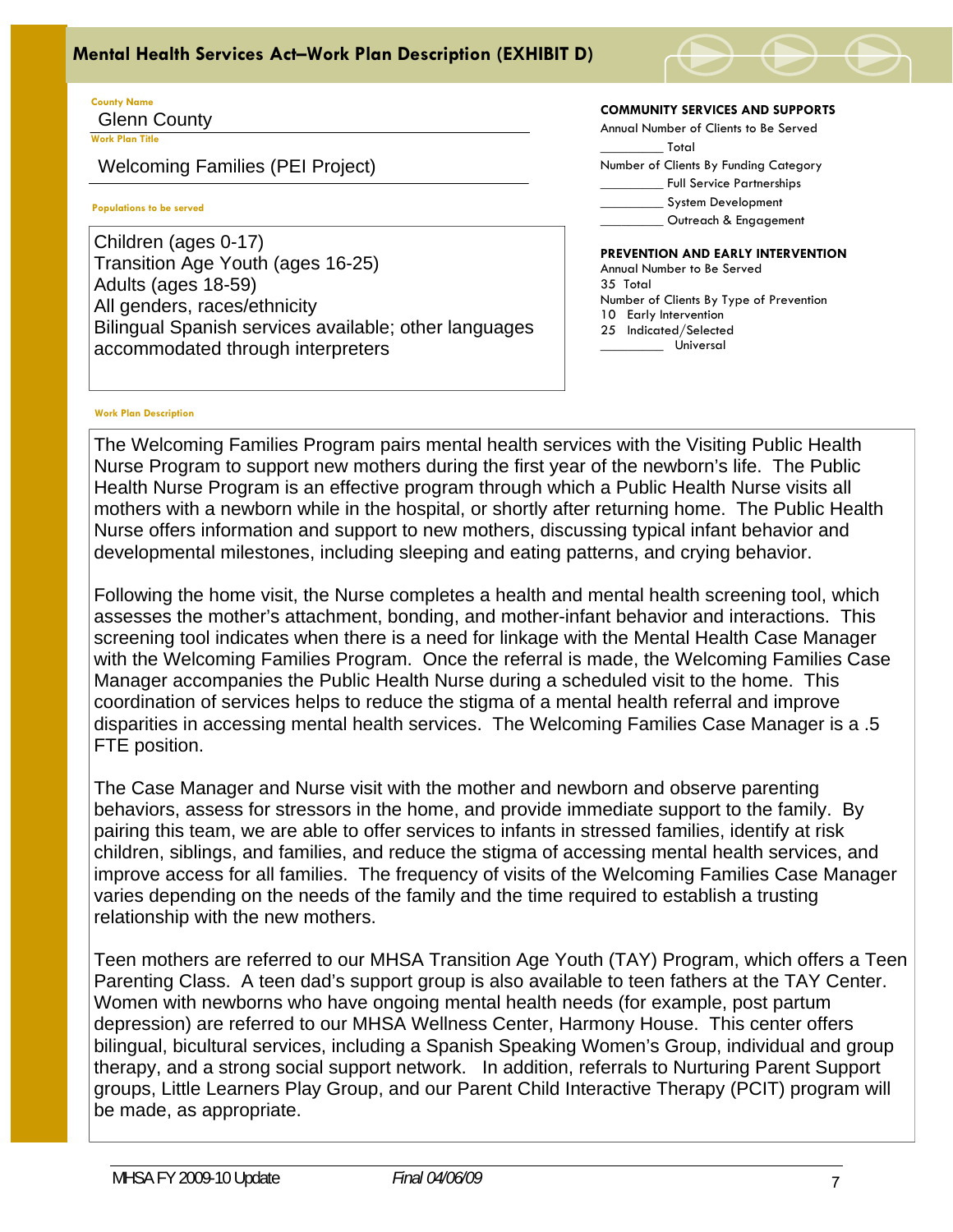### *Glenn County Health Services Agency*  **Mental Health Services Act–Work Plan Description (EXHIBIT D)**



#### **County Name** Glenn County

**Work Plan Title**

Welcoming Line (PEI Project)

#### **Populations to be served**

j

Families of Children (ages 0-17) Transition Age Youth (ages 16-25) Adults (ages 18-59) Older Adults (ages 60+) All genders, races/ethnicity Bilingual Spanish services available; other languages accommodated through interpreters

#### **COMMUNITY SERVICES AND SUPPORTS**

Annual Number of Clients to Be Served \_\_\_\_\_\_\_\_\_ Total Number of Clients By Funding Category \_\_\_\_\_\_\_\_\_ Full Service Partnerships \_\_\_\_\_\_\_\_\_ System Development \_\_\_\_\_\_\_\_\_ Outreach & Engagement

#### **PREVENTION AND EARLY INTERVENTION**

Annual Number to Be Served 250 Total Number of Clients By Type of Prevention 125 Early Intervention \_\_\_\_\_\_\_\_\_ Indicated/Selected 125 Universal

#### **Work Plan Description**

The Welcoming Line provides a live answering service which offers a warm, welcoming response to all callers. This "warm line" provides preventative services, responding to callers' questions about services, and linking individuals to services when appropriate. The Welcoming Line is located at our MHSA Adult Wellness Center, Harmony House, and is staffed by trained individuals who are case managers or consumer coaches.

This project is designed to improve access to unserved and underserved populations by immediately connecting the call to an individual who is knowledgeable about resources, and is willing to listen to the caller and determine the need for services. The Welcoming Line links the caller to available services, and/or offers to meet the caller, if necessary, to reduce barriers to services.

The Welcoming Line reaches unserved and underserved individuals and improves access to mental health services. The Welcoming Line is utilized by many different high-risk populations, including stressed parents; lesbian, gay, bisexual, transsexual, questioning, and undecided (LGBTQU) individuals; and older adults. By offering immediate interactions and supportive responses to callers, we help prevent individuals from worsening symptoms of mental illness.

The Welcoming Line is operational from 10 a.m. to 7 p.m., Monday through Friday. After 7 p.m. and on weekends and holidays, the Welcoming Line is answered by county Crisis staff. This line is staffed by 1.0 FTE Case Manager/Consumer Coach position. Welcoming Line staff are located at Harmony House (our Adult Wellness Center) and receive support from Harmony House clinical and administrative staff. The individuals answering the Welcoming Line are trained using the evidence-based practice ASIST (Applied Suicide Intervention Skills Training). The ASIST training will be expanded to include consumers, volunteers, and staff from other areas of the agency. The program has also trained additional consumer coaches to provide support and back-up for the Welcoming Line.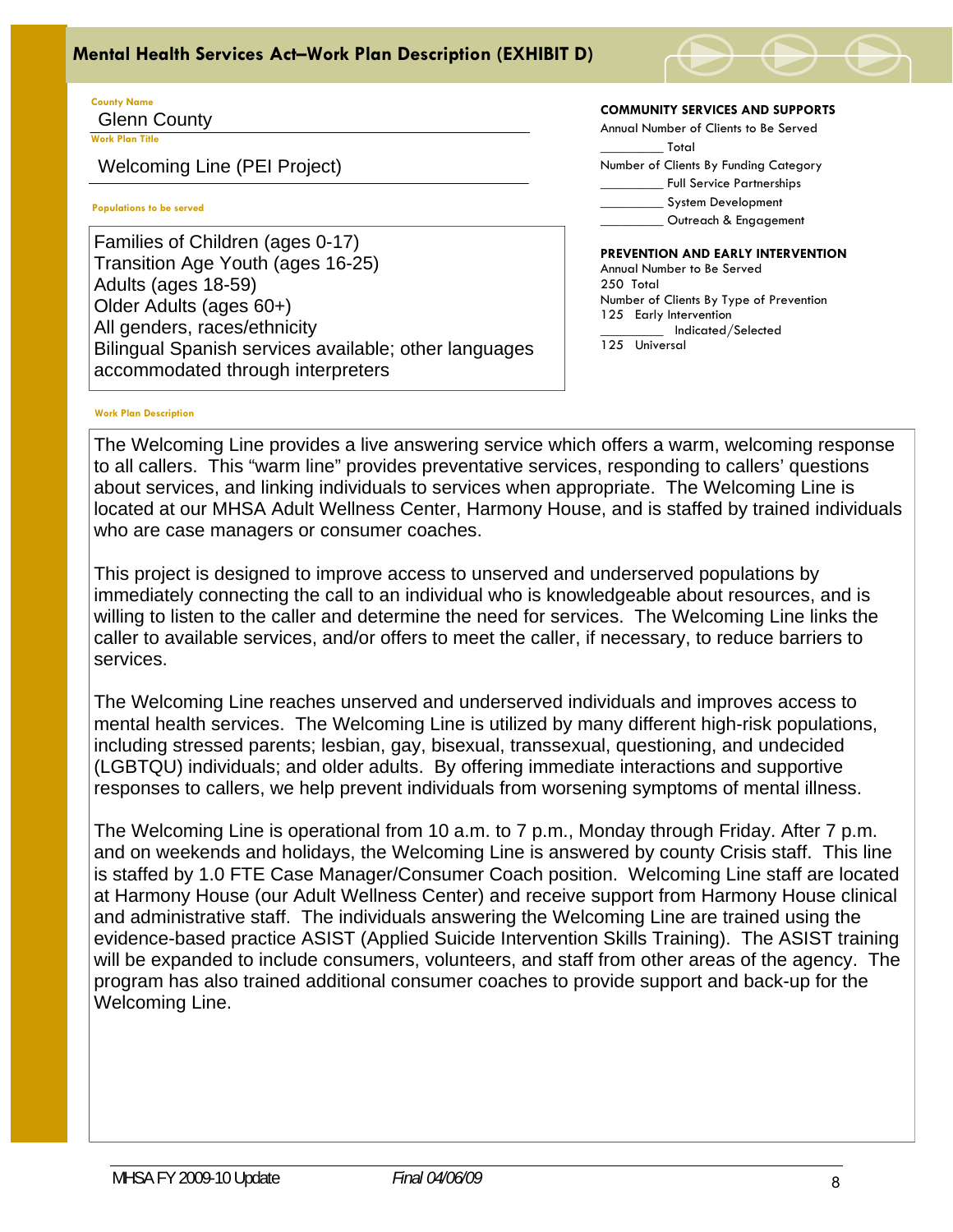### **FY 2009/10 Mental Health Services Act Summary Funding Request**

County: Glenn

Date: 2/6/2009

|                                                 | <b>MHSA Component</b> |             |            |           |     |  |  |
|-------------------------------------------------|-----------------------|-------------|------------|-----------|-----|--|--|
|                                                 | <b>CSS</b>            | <b>CFTN</b> | <b>WET</b> | PEI       | Inn |  |  |
| A. FY 2009/10 Planning Estimates                |                       |             |            |           |     |  |  |
| 1. Published Planning Estimate <sup>a/</sup>    | \$1,584,500           |             |            | \$257,400 |     |  |  |
| 2. Transfers <sup>b/</sup>                      | \$0                   |             |            |           |     |  |  |
| 3. Adjusted Planning Estimates                  | \$1,584,500           | \$0         | \$0        | \$257,400 | \$0 |  |  |
| B. FY 2009/10 Funding Request                   |                       |             |            |           |     |  |  |
| 1. Required Funding in FY 2009/10 <sup>c/</sup> | \$1,584,500           |             |            | \$257,400 |     |  |  |
| 2. Net Available Unspent Funds                  |                       |             |            |           |     |  |  |
| a. Unspent FY 2007/08 Funds <sup>d/</sup>       | \$459,583             |             |            | \$75,460  |     |  |  |
| b. Adjustment for FY 2008/09 <sup>e/</sup>      | \$459,583             |             |            | \$75,460  |     |  |  |
| c. Total Net Available Unspent Funds            | \$0                   | \$0         | \$0        | \$0       | \$0 |  |  |
| 3. Total FY 2009/10 Funding Request             | \$1,584,500           | \$0         | \$0        | \$257,400 | \$0 |  |  |
| C. Funding                                      |                       |             |            |           |     |  |  |
| 1. Unapproved FY 06/07 Planning Estimates       |                       |             |            |           |     |  |  |
| 2. Unapproved FY 07/08 Planning Estimates       | \$7                   |             |            |           |     |  |  |
| 3. Unapproved FY 08/09 Planning Estimates       | \$0                   |             |            | \$27,100  |     |  |  |
| 4. Unapproved FY 09/10 Planning Estimates       | \$1,584,493           |             |            | \$230,300 |     |  |  |
| 5. Total Funding <sup>t/</sup>                  | \$1,584,500           | \$0         | \$0        | \$257,400 | \$0 |  |  |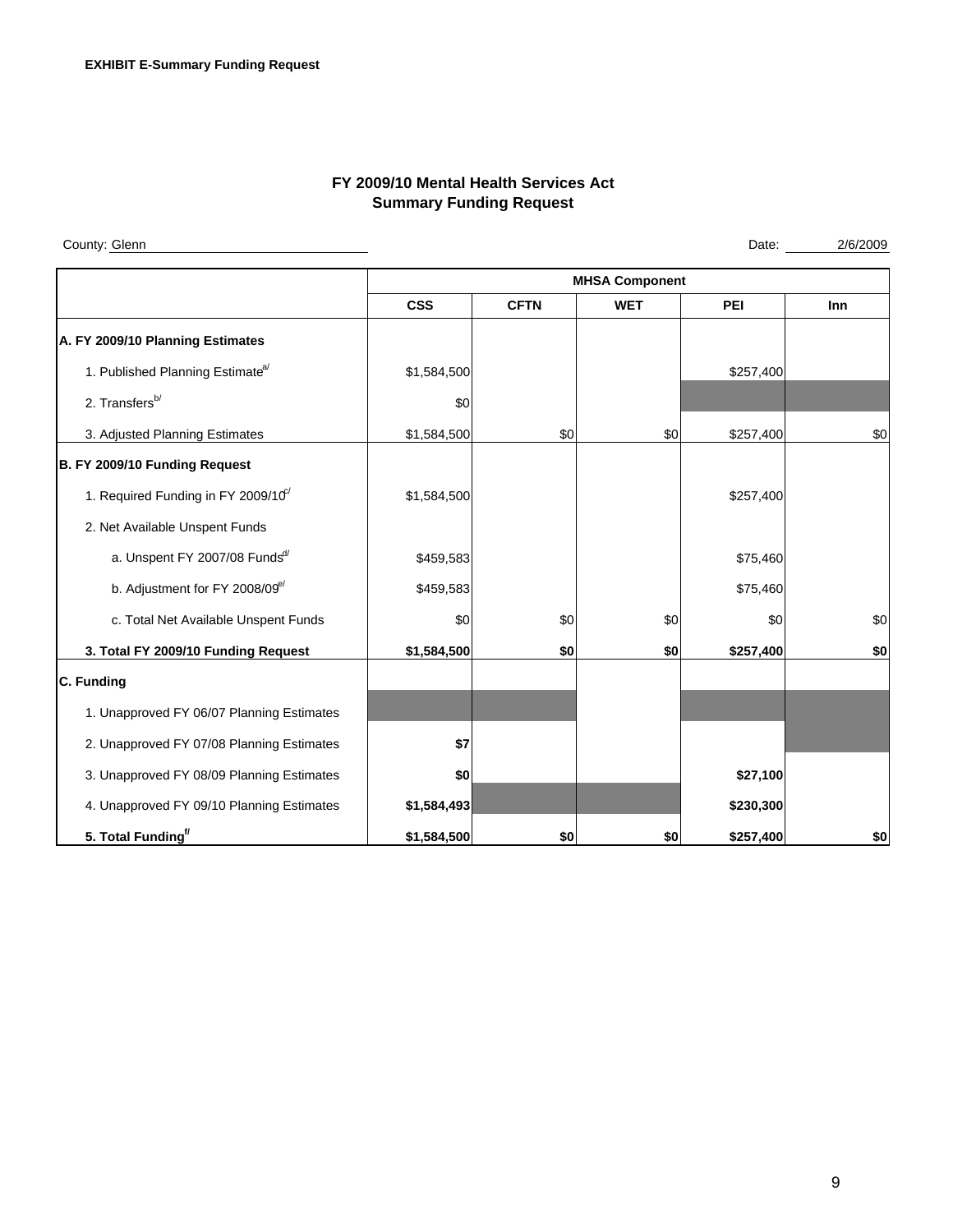#### **FY 2009/10 Mental Health Services Act Community Services and Supports Funding Request**

County: Glenn

| <b>CSS Work Plans</b>                      |     |                          |                                        | FY 09/10<br>Required<br><b>MHSA</b> | Estimated MHSA Funds by Service Category     |                       |                            |                                   | Estimated MHSA Funds by Age Group                |                                |           |                    |
|--------------------------------------------|-----|--------------------------|----------------------------------------|-------------------------------------|----------------------------------------------|-----------------------|----------------------------|-----------------------------------|--------------------------------------------------|--------------------------------|-----------|--------------------|
|                                            | No. | Name                     | New $(N)/$<br>Approved<br>Existing (E) | <b>Funding</b>                      | <b>Full Service</b><br>Partnerships<br>(FSP) | System<br>Development | Outreach and<br>Engagement | <b>MHSA</b><br>Housing<br>Program | Children,<br>Youth, and<br><b>Their Families</b> | <b>Transition Age</b><br>Youth | Adult     | <b>Older Adult</b> |
| 1.                                         |     | 1 MHSA CSS Comprehensive | E                                      | \$1,252,570                         | \$638,810                                    | \$488,502             | \$125,257                  | \$0                               | \$363,245                                        | \$325,668                      | \$463,451 | \$100,206          |
| 2.                                         |     | Services Plan            |                                        |                                     |                                              |                       |                            |                                   |                                                  |                                |           |                    |
| 3.                                         |     |                          |                                        |                                     |                                              |                       |                            |                                   |                                                  |                                |           |                    |
| 4.                                         |     |                          |                                        |                                     |                                              |                       |                            |                                   |                                                  |                                |           |                    |
| 5.                                         |     |                          |                                        |                                     |                                              |                       |                            |                                   |                                                  |                                |           |                    |
| 6.                                         |     |                          |                                        |                                     |                                              |                       |                            |                                   |                                                  |                                |           |                    |
| 7.                                         |     |                          |                                        |                                     |                                              |                       |                            |                                   |                                                  |                                |           |                    |
| 8.<br>9.                                   |     |                          |                                        |                                     |                                              |                       |                            |                                   |                                                  |                                |           |                    |
| 10.                                        |     |                          |                                        |                                     |                                              |                       |                            |                                   |                                                  |                                |           |                    |
| 11.                                        |     |                          |                                        |                                     |                                              |                       |                            |                                   |                                                  |                                |           |                    |
| 12.                                        |     |                          |                                        |                                     |                                              |                       |                            |                                   |                                                  |                                |           |                    |
| 13.                                        |     |                          |                                        |                                     |                                              |                       |                            |                                   |                                                  |                                |           |                    |
| 14.                                        |     |                          |                                        |                                     |                                              |                       |                            |                                   |                                                  |                                |           |                    |
| 15.                                        |     |                          |                                        |                                     |                                              |                       |                            |                                   |                                                  |                                |           |                    |
| 16.                                        |     |                          |                                        |                                     |                                              |                       |                            |                                   |                                                  |                                |           |                    |
| 17.                                        |     |                          |                                        |                                     |                                              |                       |                            |                                   |                                                  |                                |           |                    |
| 18.                                        |     |                          |                                        |                                     |                                              |                       |                            |                                   |                                                  |                                |           |                    |
| 19.                                        |     |                          |                                        |                                     |                                              |                       |                            |                                   |                                                  |                                |           |                    |
| 20.                                        |     |                          |                                        |                                     |                                              |                       |                            |                                   |                                                  |                                |           |                    |
| 21.<br>22.                                 |     |                          |                                        |                                     |                                              |                       |                            |                                   |                                                  |                                |           |                    |
| 23.                                        |     |                          |                                        |                                     |                                              |                       |                            |                                   |                                                  |                                |           |                    |
| 24.                                        |     |                          |                                        |                                     |                                              |                       |                            |                                   |                                                  |                                |           |                    |
| 25.                                        |     |                          |                                        |                                     |                                              |                       |                            |                                   |                                                  |                                |           |                    |
| 26. Subtotal: Work Plans <sup>a/</sup>     |     | \$1,252,570              | \$638,810                              | \$488,502                           | \$0                                          | \$0                   | \$363,245                  | \$325,668                         | \$463,451                                        | \$100,206                      |           |                    |
| 27. Plus County Administration             |     | \$187,885                |                                        |                                     |                                              |                       |                            |                                   |                                                  |                                |           |                    |
| 28. Plus Optional 10% Operating Reserve    |     |                          | \$144,045                              |                                     |                                              |                       |                            |                                   |                                                  |                                |           |                    |
| 29. Plus CSS Prudent Reserve <sup>b/</sup> |     |                          |                                        |                                     |                                              |                       |                            |                                   |                                                  |                                |           |                    |
| 30. Total MHSA Funds Required for CSS      |     |                          |                                        | \$1,584,500                         |                                              |                       |                            |                                   |                                                  |                                |           |                    |

a/ Majority of funds must be directed towards FSPs (Title 9, California Code of Regulations Section 3620(c)). Percent of Funds directed towards FSPs= 51.00%

b/Transfers to Capital Facilities and Technological Needs, Workforce Education and Training, and Prudent Reserve are subject to limitations of WIC 5892b.

Date: 2/6/2009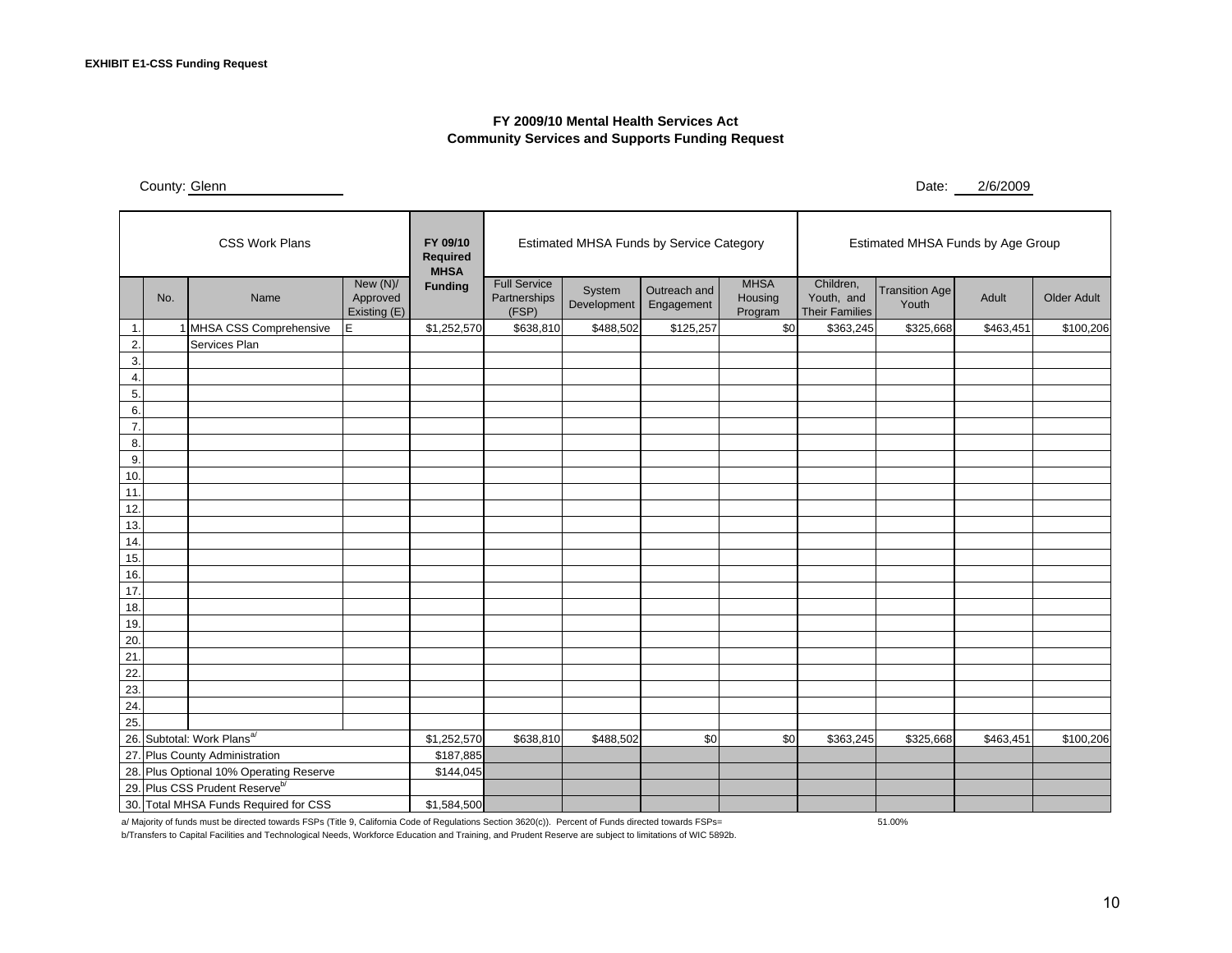#### **FY 2009/10 Mental Health Services Act Prevention and Early Intervention Funding Request**

County: Glenn

Date: 2/18/2009

| <b>PEI Work Plans</b> |                                         |                                       | FY 09/10<br>Required          | <b>Estimated MHSA Funds by Type of</b><br>Intervention |                                      |                       | <b>Estimated MHSA Funds by Age Group</b>         |                                       |              |                    |
|-----------------------|-----------------------------------------|---------------------------------------|-------------------------------|--------------------------------------------------------|--------------------------------------|-----------------------|--------------------------------------------------|---------------------------------------|--------------|--------------------|
|                       | No.                                     | <b>Name</b>                           | <b>MHSA</b><br><b>Funding</b> | <b>Universal</b><br>Prevention                         | Selected/<br>Indicated<br>Prevention | Early<br>Intervention | Children,<br>Youth, and<br><b>Their Families</b> | <b>Transition</b><br><b>Age Youth</b> | <b>Adult</b> | <b>Older Adult</b> |
| 1.                    |                                         | 1 Welcoming Families                  | \$103,849                     |                                                        | \$74,178                             | \$29,671              | \$103,849                                        |                                       |              |                    |
| 2.                    |                                         | 2 Warm Line                           | \$103,849                     | \$51,925                                               |                                      | \$51,925              | \$6,231                                          | \$20,770                              | \$62,309     | \$14,539           |
| 3.                    |                                         |                                       |                               |                                                        |                                      |                       |                                                  |                                       |              |                    |
| 4.                    |                                         |                                       |                               |                                                        |                                      |                       |                                                  |                                       |              |                    |
| 5.                    |                                         |                                       |                               |                                                        |                                      |                       |                                                  |                                       |              |                    |
| 6.                    |                                         |                                       |                               |                                                        |                                      |                       |                                                  |                                       |              |                    |
| 7.                    |                                         |                                       |                               |                                                        |                                      |                       |                                                  |                                       |              |                    |
| 8.                    |                                         |                                       |                               |                                                        |                                      |                       |                                                  |                                       |              |                    |
| 9.<br>10.             |                                         |                                       |                               |                                                        |                                      |                       |                                                  |                                       |              |                    |
| 11.                   |                                         |                                       |                               |                                                        |                                      |                       |                                                  |                                       |              |                    |
| 12.                   |                                         |                                       |                               |                                                        |                                      |                       |                                                  |                                       |              |                    |
| 13.                   |                                         |                                       |                               |                                                        |                                      |                       |                                                  |                                       |              |                    |
| 14.                   |                                         |                                       |                               |                                                        |                                      |                       |                                                  |                                       |              |                    |
| 15.                   |                                         |                                       |                               |                                                        |                                      |                       |                                                  |                                       |              |                    |
| 16.                   |                                         |                                       |                               |                                                        |                                      |                       |                                                  |                                       |              |                    |
| 17.                   |                                         |                                       |                               |                                                        |                                      |                       |                                                  |                                       |              |                    |
| 18.                   |                                         |                                       |                               |                                                        |                                      |                       |                                                  |                                       |              |                    |
| 19.                   |                                         |                                       |                               |                                                        |                                      |                       |                                                  |                                       |              |                    |
| 20.<br>21.            |                                         |                                       |                               |                                                        |                                      |                       |                                                  |                                       |              |                    |
| 22.                   |                                         |                                       |                               |                                                        |                                      |                       |                                                  |                                       |              |                    |
| 23.                   |                                         |                                       |                               |                                                        |                                      |                       |                                                  |                                       |              |                    |
| 24.                   |                                         |                                       |                               |                                                        |                                      |                       |                                                  |                                       |              |                    |
| 25.                   |                                         |                                       |                               |                                                        |                                      |                       |                                                  |                                       |              |                    |
|                       | 26. Subtotal: Work Plans <sup>a/</sup>  |                                       |                               | \$51,925                                               | \$74,178                             | \$81,596              | \$110,080                                        | \$20,770                              | \$62,309     | \$14,539           |
|                       |                                         | 27. Plus County Administration        | \$26,302                      |                                                        |                                      |                       |                                                  |                                       |              |                    |
|                       | 28. Plus Optional 10% Operating Reserve |                                       |                               |                                                        |                                      |                       |                                                  |                                       |              |                    |
|                       |                                         | 31. Total MHSA Funds Required for PEI | \$257,400                     |                                                        |                                      |                       |                                                  |                                       |              |                    |

a/ Majority of funds must be directed towards individuals under age 25--children, youth and their families and transition age youth . Percent of Funds directed towards those under 25 years= 63.00%